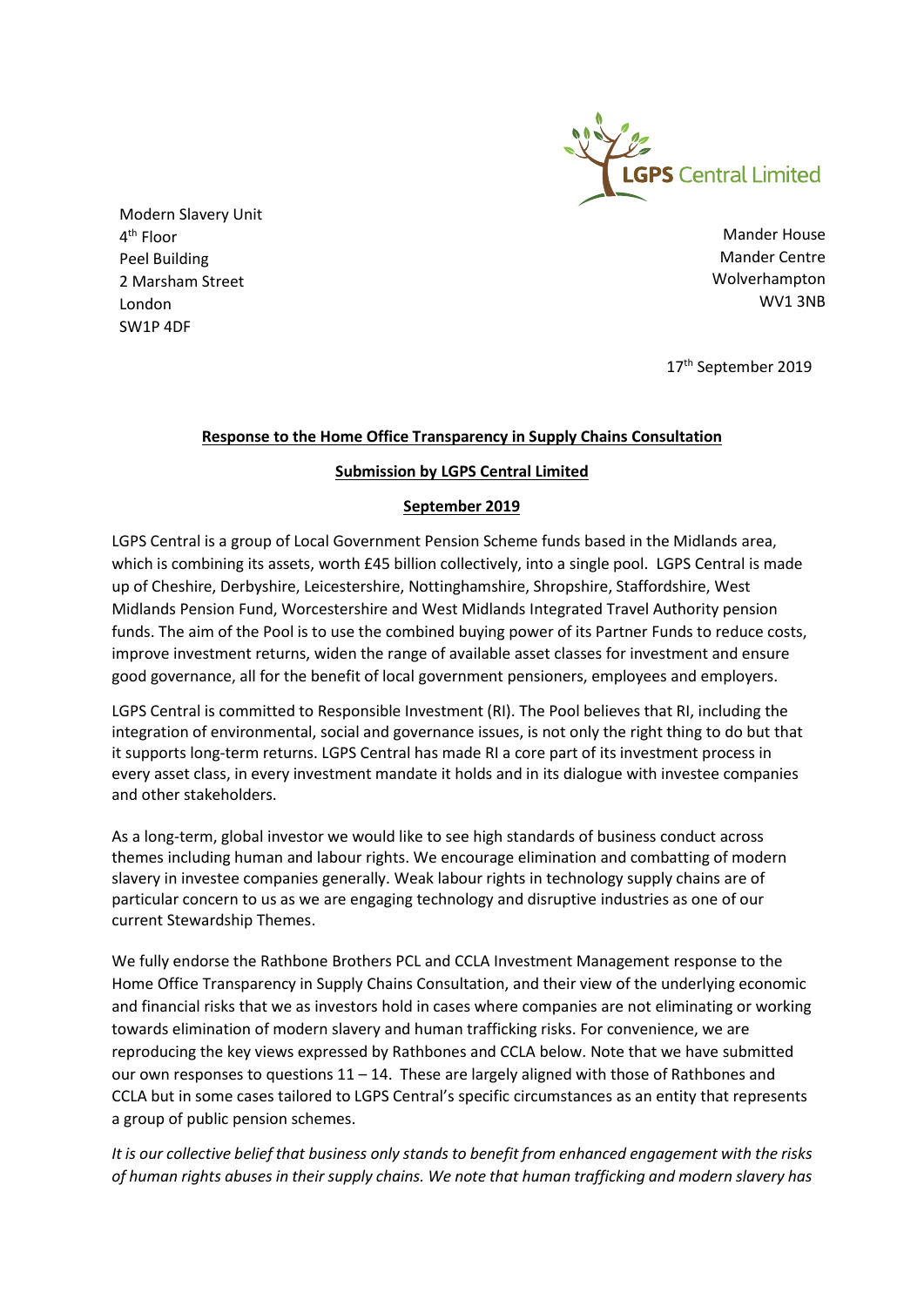*a significant economic impact globally, and that individual companies may suffer irreparable brand and reputational damage should their operations be found to be linked to human trafficking and modern slavery. Rathbone Brothers PLC and CCLA Investment Management supported the inclusion of TISC (Transparency in Supply Chains) in the Modern Slavery Act as a means to encourage all business in the UK to engage with the risks – for the good of their investors and customers, but also to protect potential victims.*

### *Our key views can be summarised as follows:*

*While the Act was ground-breaking when it was introduced, low levels of compliance and poorquality reporting in companies' modern slavery and trafficking statements have been well documented. We believe the Government should take immediate steps to strengthen section 54 of the Modern Slavery Act; specifically:*

- *Mandating companies to report on the six areas currently suggested in the Act. The resulting, more consistent and granular information will help investors assess company risk more effectively.*
- *Improving reporting on the efficacy of company actions. With few exceptions we remain unconvinced that action taken by companies to date is improving the lives of vulnerable people within their supply chains. We want to see more companies reporting instances of modern slavery that they have proactively discovered in their supply chain along with how they have remedied (or prevented) the situation. We believe that this is best practice and that the Government can help to promote thisthrough changes to the legislation and in guidance given to companies.*
- *Extending the mandatory reporting requirement to the public sector, which is just as susceptible to modern slavery as the private sector and has influence with major supply chain partners in the private sector.*
- *Providing greater clarity as to which organisations are covered by the mandatory reporting requirements in both the private and public sector.*

*We also recognise that Transparency in the Supply Chain is only one mechanism for combatting modern slavery and human trafficking. For this reason, we would encourage Government to also explore the introduction of provisions related to mandatory human rights due diligence more broadly.*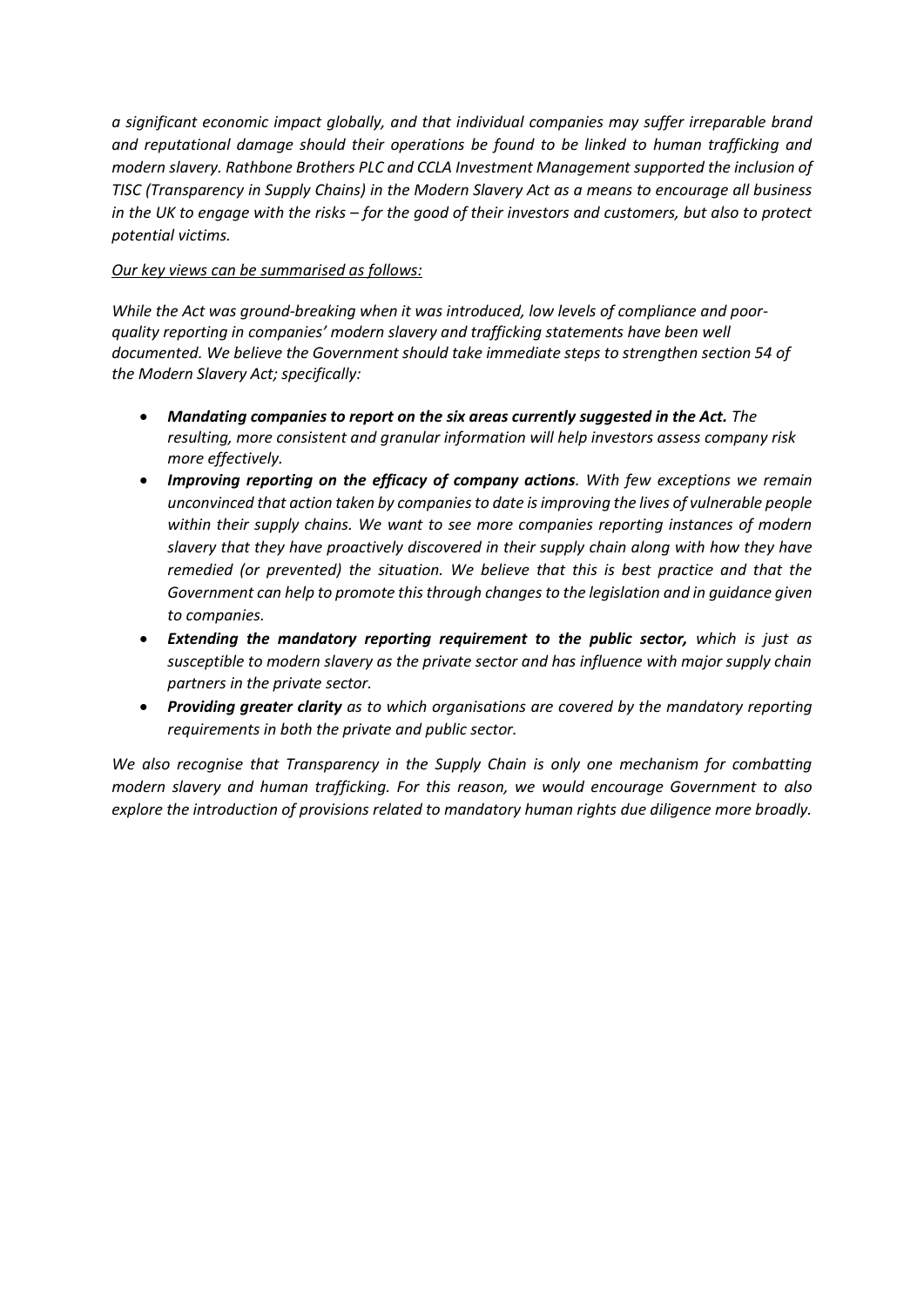# **Consultation Question Responses**

## **Section 1: Content of Statement**

1a) Are you an organisation which currently publishes a statement? [Y/N] If so, which of the following areas do you currently report on.

N

# **1b) How many individuals, for how many days, were involved in collecting the information included on your statement?**

N/A

# **1c) If you were to report on all of the 6 areas set out above, how many individuals do you think would be needed over how many days to collect the information required for the statement?**

N/A

# **2) Would mandating the areas that statements must cover encourage organisations to take effective action? Please explain your answer and include details of any alternative proposals to encourage further action.**

Yes – Whilst we are yet to identify a company whose Modern Slavery Statement does not commit them to taking any action, we note that there are a large number of statements that ignore several of the six optional areas currently listed in the Act.

For this reason, we would strongly advocate mandatory reporting against the six areas in the Act for all listed companies. It would force each organisation to address each reporting area of the Act explicitly. It would also provide better information on risk to us as investors and allow us to make a good assessment of how investee companies are managing this risk.

The statutory guidance should be strengthened to include a template of the information organisations are expected to provide on each of the six areas. This would go a long way to improving the quality of reporting.

We also believe that making the reporting criteria mandatory would also allow for collaboration among actors to address systemic problems common to multiple supply chains, as well as allow for better measurement of progress and accountability.

Further we note that such a move would harmonize UK legislation with other, similar regulation around the world. As global investors, we support moves for alignment in regulatory requirement for multi-national companies, making compliance more straightforward.

# **3a) If the legislation was amended to mandate the areas that statements must cover, which of the six areas currently set out in Home Office guidance should be required?**

We would argue that all six areas should be required to be reported on. At present, information provided in Transparency in Supply Chains statements tends to be selective and generalised and is of little use to investors concerned with issues of risk management. Greater detail in the reporting requirements will bring helpful clarity for companies, strengthen the incentive for them to proactively identify and disclose risks, and encourage companies to take a longer-term approach to combatting modern slavery.

# **A. Your organisation's structure, its business and its supply chains;**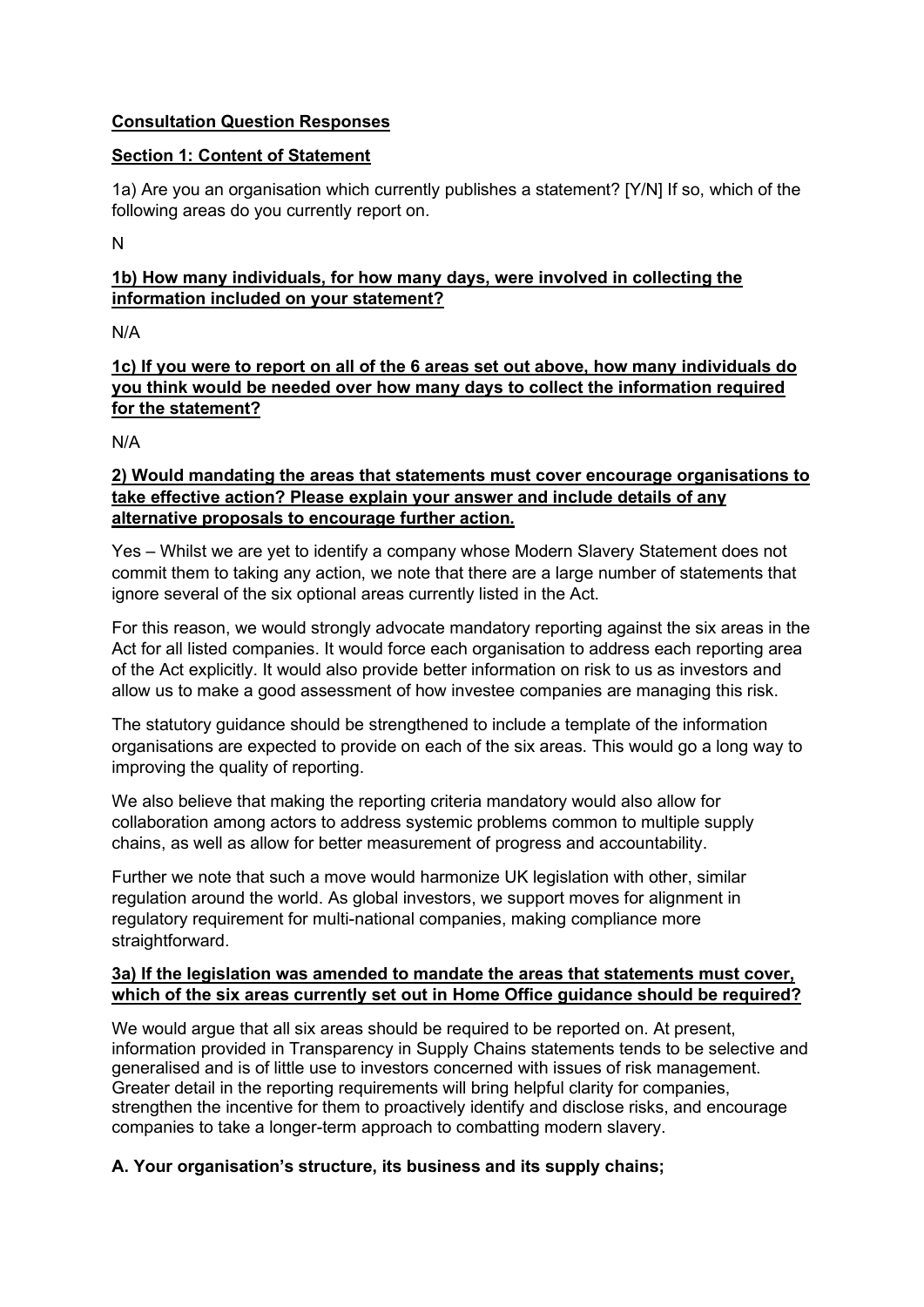This is helpful not only in helping us understand a company, but also demonstrates that a company understands it's supply chain and is managing it well. Examples of useful information provided includes the nature and depth of supply chains, details on sourcing countries, the source of the labour that they draw upon, and addresses of first tier suppliers.

## **B. Your organisation's policies in relation to slavery and human trafficking**;

We need to know how a company governs its response to slavery at a high level.

#### **C. Your due diligence processes in relation to slavery and human trafficking in your business and supply chains;**

This helps us assess procurement and HR practices and the steps that a company is taking to regarding new and existing suppliers.

#### **D. The parts of your business and supply chains where there is a risk of slavery and human trafficking taking place, and the steps taken to assess and manage that risk;**

Along with (A) risk assessment shows how well a company understands the breadth and depth of its supply chain and what action it is taking in response.

#### **E. Your effectiveness in ensuring that slavery and human trafficking is not taking place in your business or supply chains, measured against any performance indicators as considered appropriate;**

This is essential – we want more companies to demonstrate the efficacy of their actions and how they are affecting people involved in their supply chain.

## **F. Training and capacity building about slavery and human trafficking available to your staff.**

This demonstrates how integrated a response to slavery is within a company.

3b) Are there any further areas not mentioned above that should be required? If yes, please state which.

We strongly commend and share the Government's objective, stated in their response to the Modern Slavery Act Review, to see "transparen[cy] about specific instances of slavery identified" (paragraph 34). Legislation should make this a priority area for organisations to report on.

It is our view that given the truly systemic nature of human trafficking and modern slavery there are few, if any, organisations that can claim with any degree of certainty to operate slavery-free supply chains. As such, best practice for an organisation should be to investigate examples of slavery through detailed due diligence of problematic supply chains; provide remedy and support to the survivors identified; and then to be transparent and report these actions. We recognise that there are several reasons why companies can be hesitant to disclose such information and believe that a requirement in legislation for businesses to do so would increase the effectiveness of the TISC provision.

As such we suggest that organisations should be mandated to report details around the instances of slavery that they have found. Guidance on reporting should emphasise that finding, fixing then reporting such instances is best practice and is to be commended. This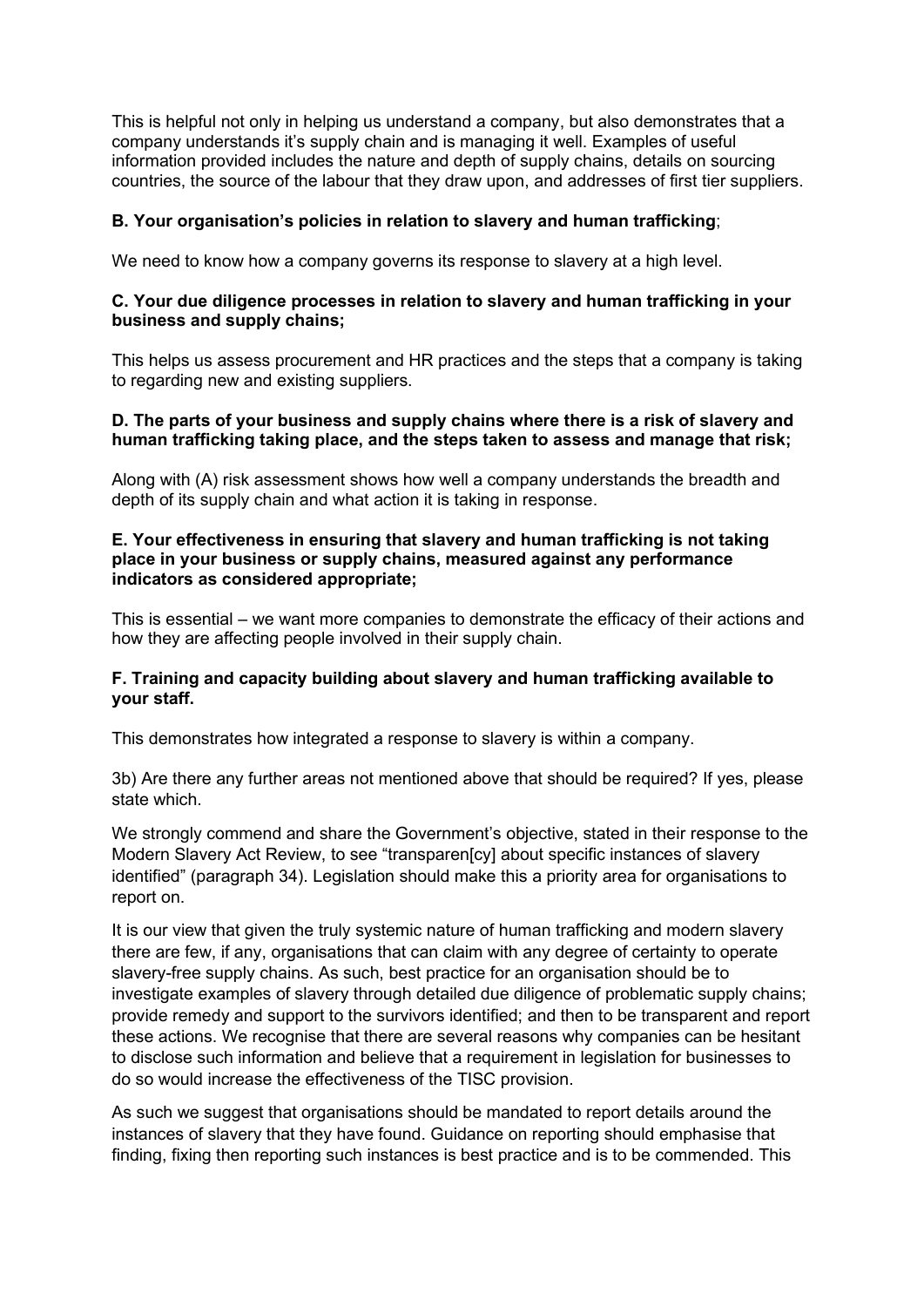would also bring useful alignment with the 'protect, respect, remedy' framework on business and human rights advocated by UN Special Representative John Ruggie.

## **3c) Should any of the six suggested areas (and any additional areas suggested) be combined? Please explain your answer.**

No - Keeping the areas separate improves the clarity of an organisation's response. Investors will likewise benefit on being able to clearly see how companies are assessing supply chain risk in their organisation. The reporting areas cover a wide spectrum and combining them risks failing to capture slavery risk in the supply chain.

# **4) Should organisations be able to choose not to report on one or more of the required areas if they provide an explanation for omitting this area? Please explain your answer.**

No - given the weight of evidence regarding the systemic nature of the risk, we would argue that companies should not be permitted to report they have taken no steps to address modern slavery in their supply chains. As stated previously, we do not think it plausible for a company to claim to have zero risk of human trafficking and modern slavery in its entire supply chain. It is therefore up to companies to take responsibility for the eradication of modern slavery within their supply chains and sphere of influence.

If a company was unable to report under an area of the Act, then at a very minimum the company should provide an explanation as why they were unable to, and how they plan to improve reporting in this area in the following year.

## **5) Would organisations face any challenges if it became mandatory to report on specific areas? If so, what would you consider these to be?**

Potentially - Organisations that are currently unaware if the reporting requirements apply to them might face difficulties in allocating appropriate resources to the reporting requirements. We believe that the Government can help improve the quality of statements by clarifying which entities are covered by the reporting requirements.

There may also be organisations who have only reported on the areas they are confident on for fear of the reputational damage of the discovery of modern slavery in their supply chains. We would like to see greater Government backing and incentives for companies that provide open, honest and transparent reporting.

## **Section 2: Transparency, compliance and enforcement**

## **6) Would there be any challenges associating with requiring organisations (including businesses) in scope of the Act to publish their modern slavery statement on the Government registry?**

No – We do not foresee any challenges for organisations in publishing their statements on the Government registry. We would recommend that the navigation of the registry be simple and transparent to avoid confusion and to improve efficiency for investors and companies.

We believe that by publishing a statement on the Government registry, investors will be better able to check compliance with the Act. It would also enable the quality of a company's modern slavery statement to be compared with other company statements. This exposure on the Government registry could act as a good incentive to companies to improve their reporting.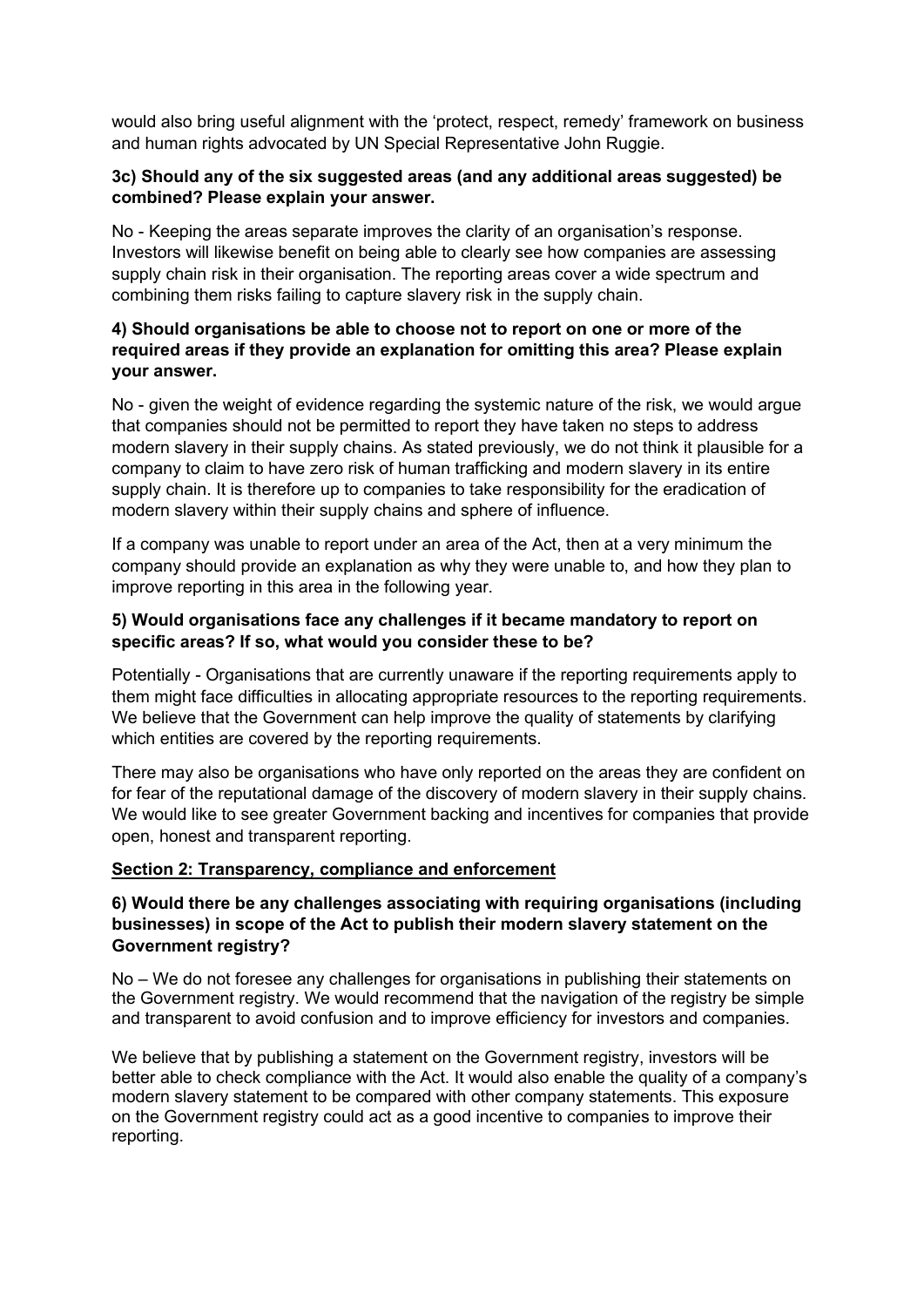### **7) In addition to the ability to publish and view modern slavery statements, which features should a central registry include?**

## **A. Modern slavery statements are accessible automatically through an application programme interface (for example to support analysis by third parties)**

We support any design elements in the registry that facilitate both greater distribution and deeper analysis of modern slavery statements. API functionality would be helpful for both of these.

To make best use of an API there should be appropriate meta data for each statement uploaded (year, sector, company size, stock exchange, ticker etc) so that results can be filtered and searched efficiently.

#### **B. Organisations who have reported are available as a downloadable list**

Yes. An easily searchable and up to date list of organisations that have reported would be helpful for those accessing data on the registry.

### **C. Guidance to help organisations to prepare more effective modern slavery statements**

This would be a helpful resource for organisations. We would be willing to assist in preparing a set of expectations and best practice that could be linked to from the registry.

## **D. Guidance to help consumers better understand modern slavery statements**

This is not a priority for us as investors, but we are not opposed to it.

## **E. Functions to enable easier comparison of modern slavery statements**

We consider the major benefit of a well-designed registry would be the easier comparison of statements by all stakeholders. It would help us as investors to be easily able to compare a company both against peer group companies (that share a sector or sub-sector) as well as against itself over time to allow analysis of change in company practice. Archive pdf versions of each statement should be stored as they are reported and these should be available in perpetuity and not be replaced by an organisation's more recent statement.

The registry should be searchable and accessible. Inclusion of information about the reporting organisation (name, sector, turnover, etc) would be helpful to be able to filter responses. From our perspective as investors inclusion of common company identifiers such as ticker codes, ISINs or Sedol numbers are other helpful ways of making data more easily searchable and integrated into our existing processes.

As in our answer to questions 6 - being able to easily identify the ultimate parent company of a group that has reported is helpful functionality.

#### **F. Any other features, please specify**

In addition to a list of organisations that have reported it would also be beneficial to have a list of companies that are *required* to report. Whilst we understand there are difficulties in producing this at the time being, we would ask that the Government work towards providing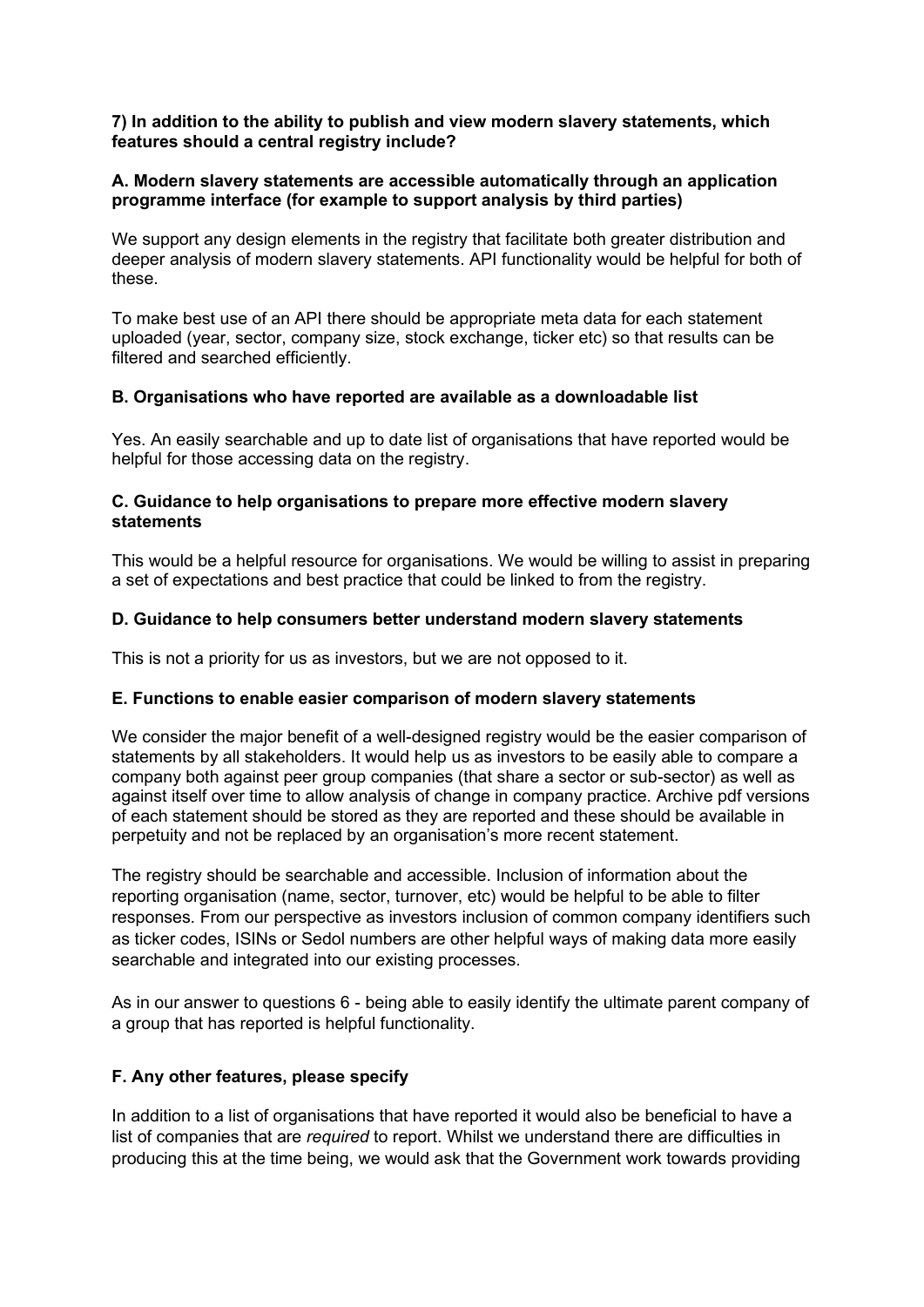one in the near future and provide an indicative list in the interim. This will be helpful for all stakeholders monitoring compliance with the Act.

# **8a) Would establishing a single reporting deadline make the reporting process clearer for organisations captured by the legislation?**

Yes - We would support the move towards a single reporting deadline for publishing a company's modern slavery deadline. We note that many such corporate transparency efforts have proved that such a model is successful, despite the apparent misalignment with financial year ends.

# **8b) If you are an organisation required to publish a statement, what would be the challenges of publishing on a single reporting deadline, including any additional resource or cost implication?**

Depending on the nature and size of the business, a potential challenge could be ensuring that a statement is produced on time, and the production of the statement does not interfere or coincide with the deadline for other projects at that time. For smaller companies, it could be tricky to allocate resources.

# **8c) Would single reporting deadline make it easier for external parties to scrutinise whether an organisation has published an up to date statement?**

Yes – We would argue that a single reporting deadline would benefit a company by creating a fixed, recognisable date that a company had to abide by. It would also benefit investors as it would make it easier to compare statements from companies and to see which companies have failed to comply with the Act.

# **9) If a single reporting deadline is introduced, which annual date should be used?**

A. March 31 (most UK-registered companies' financial year end)

B. 30 September (six months most UK-registered companies' financial year end)

C. December 31 (the end of the calendar year)

D. 30 June (six months after the end of the calendar year)

E. 30 March for public sector organisations, and 4 April for other types of organisations (in alignment with Gender Pay Gap reporting deadlines)

F. Other

We do not have a strong preference for when a single reporting deadline should be set.

## **10a) Should any variable penalty for failing to publish a modern slavery statement or failing to publish a fully compliant statement be capped at a maximum prescribed amount? Please explain your answer.**

We support any move by the regulator to improve compliance with the Act and do not oppose the introduction of financial penalties for non-compliance. However, we believe that it is for the regulators to decide on the nature of the penalty for non-conformers, and its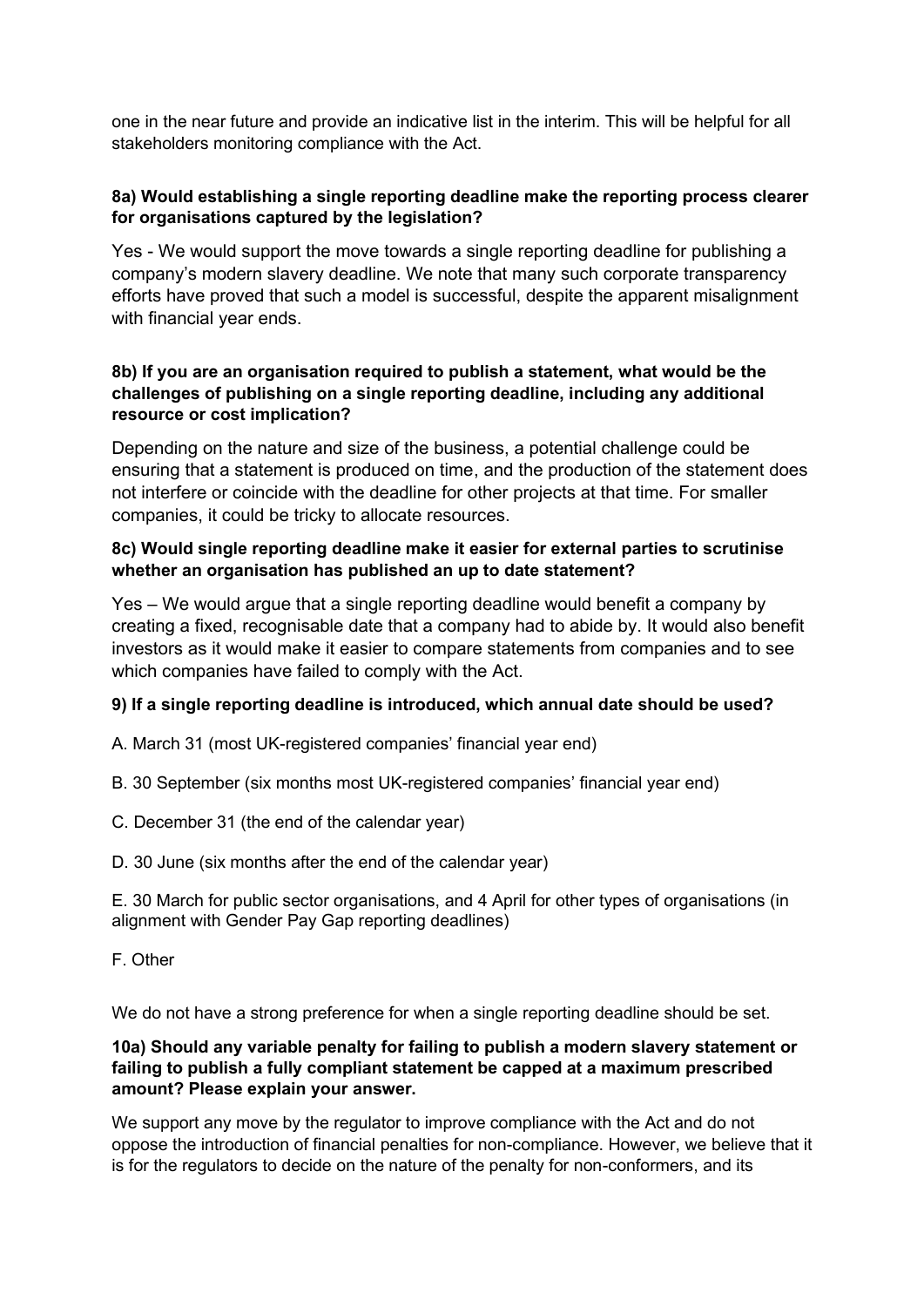severity. That being said, the regulator could also provide implicit reward for companies with strong reporting. A best in class approach might incentivise the laggards to improve their reporting. Investors will also provide 'soft' enforcement through their proxy voting activities. Further, we note that the existing Act contained enforcement mechanisms which, to our knowledge, have not been used. We would encourage a review of existing enforcement mechanisms around corporate reporting, as there may be a role for the FRC in such activities, for listed companies.

# **10b) If yes, what do you think the maximum sum should be? Please explain your answer.**

N/A

# **Section 3: Public sector supply chains**

## **11a) Should the requirement to publish a modern slavery statement be extended to large public sector organisations that are not currently captured by the legislation?**

Yes - We support the move by the Government to extend the reporting requirements of the Act to the public sector. Public sector organisations face the same modern slavery risks as the private sector and have significant leverage to address the risks of modern slavery in corporate supply chains. We recommend that the reporting requirement should cover all Government departments and public bodies, including local authorities with an annual budget exceeding a certain threshold.

#### **11b) What would the benefits of extending the reporting requirements to large public sector organisations not currently captured by the legislation be?**

There do however need to be more incentives for public sector organisations to report. As suggested above with the private sector, a best in class approach and an incentive of reward for strong compliance in the public sector would improve the quality of reporting. The extension of coverage to the public sector could act as a means of encouraging greater private sector buy in among the laggards.

## **11c) What challenges could public sector organisations face in producing a modern slavery statement?**

Producing a modern slavery statement as such should from the outset not pose any more difficulty for public entities than for private entities. It is more likely to pose a challenge for some public organisations to be able to meaningfully report if either their geographical remit is very limited and/or their supply chain is very limited. It may also pose a challenge for local authorities to produce a modern slavery statement and to report against it in light of budgets having been frozen

## **12a) Should budget be used to determine the threshold for which large public-sector organisations should be required to publish a modern slavery statement?**

That seems a sensible parameter, given that a bigger budget is likely to accompany a bigger operation and a more extensive supply chain.

#### **12b) If yes, should the budget threshold should be £36 million? Please explain your answer.**

N/A